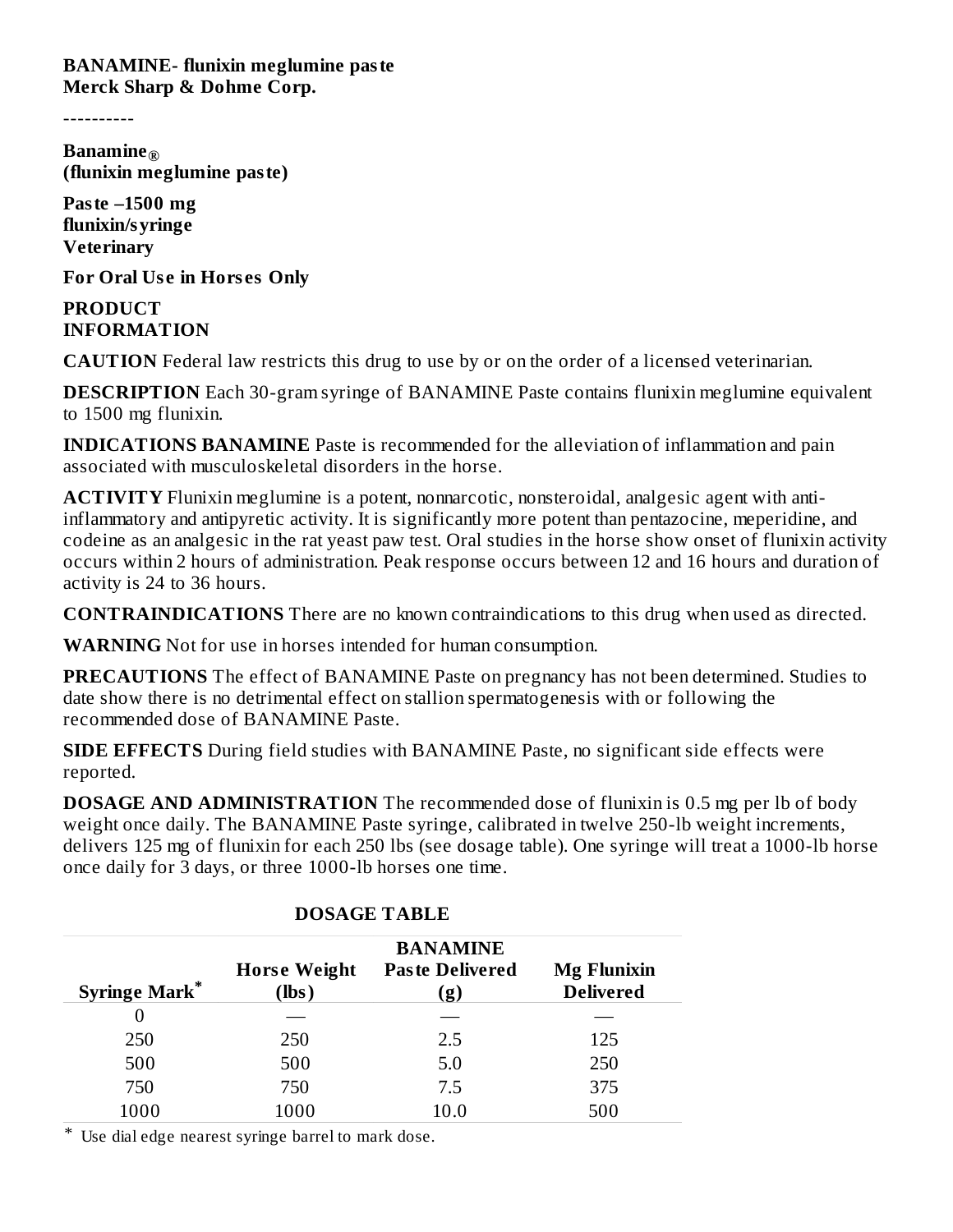The paste is orally administered by inserting the nozzle of the syringe through the interdental space, and depositing the required amount of paste on the back of the tongue by depressing the plunger.

Treatment may be given initially by intravenous or intramuscular injection of BANAMINE Solution, followed by BANAMINE Granules or BANAMINE Paste on Days 2 to 5. BANAMINE treatment should not exceed 5 consecutive days.

**TOXICITY** No toxic effects were observed in rats given oral flunixin 2 mg/kg per day for 42 days. Higher doses produced ulceration of the gastrointestinal tract. The emetic dose in dogs is between 150 and 250 mg/kg. Flunixin was well tolerated in monkeys dosed daily with 4 mg/kg for 56 days. No adverse effects occurred in horses dosed orally with 1.0 or 1.5 mg/lb for fifteen consecutive days.

**HOW SUPPLIED** BANAMINE Paste, 1500 mg is available in a single 30-g syringe.

## **Store below 25°C (77°F). Do not Freeze.**

For patent information: http://www.merck.com/product/patent/home.html

## **PRINCIPAL DISPLAY PANEL - 1500 mg Syringe Label**

Syringe contains flunixin meglumine equivalent to

1500 mg

FLUNIXIN Net Wt 30 g

NDC 0061-0214-02

Banamine ®(flunixin meglumine paste) Paste

For oral use in horses only. Warning: Not for use in horses intended for human consumption. Caution: Federal law restricts this drug to use by or on the order of a licensed veterinarian. NADA #137-409, Approved by FDA.

**MERCK** Animal Health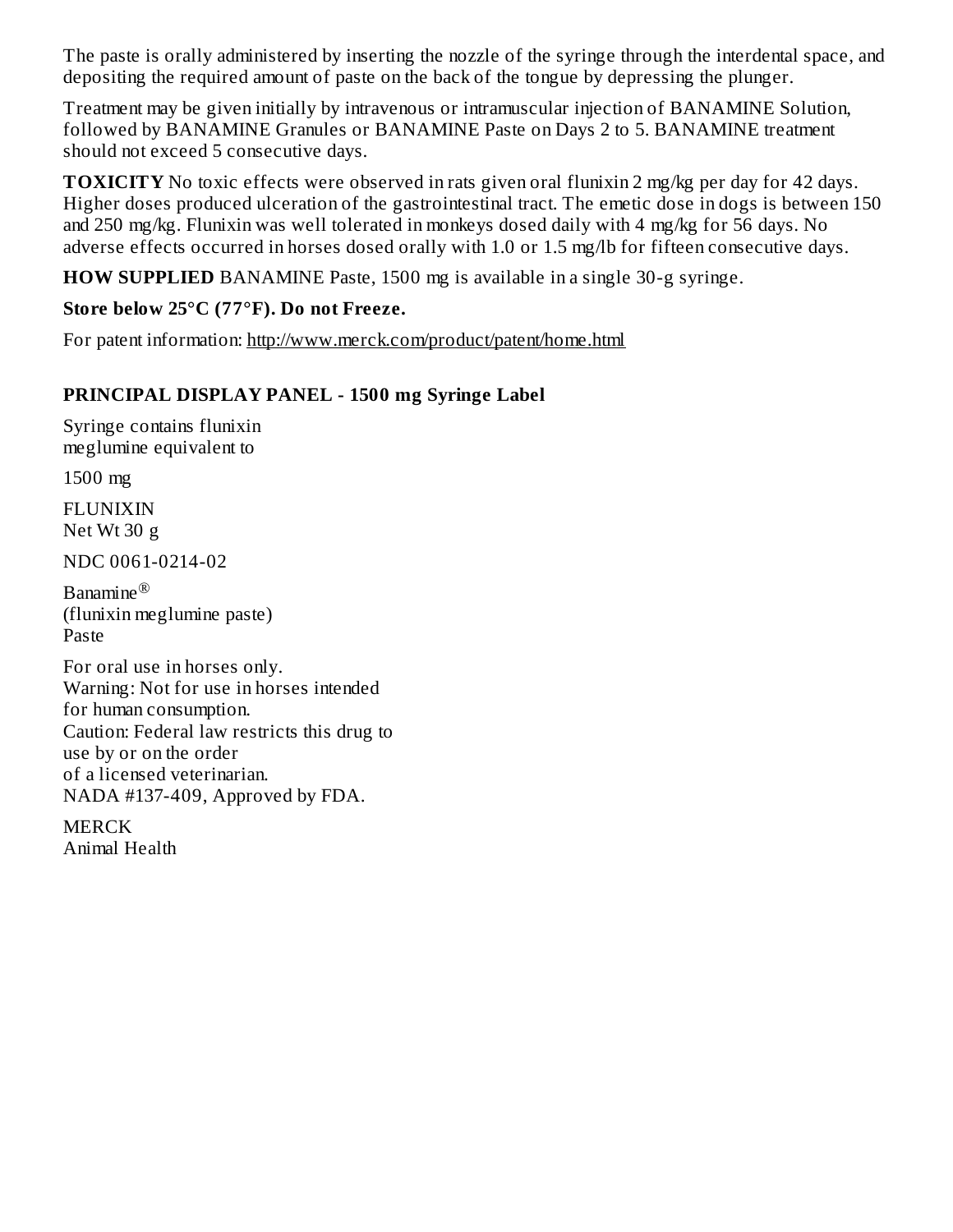Exp Indications: For the alleviation of **Syringe contains flunixin** inflammation and pain associated with meglumine equivalent to musculoskeletal disorders in the horse. 1500 mg Dose: 0.5 mg per pound of body weight per NDC 0061-0214-02 day for up to 5 days.<br>Each calibration on the syringe\* doses<br>250 lbs of body weight. Administer orally by<br>inserting the nozzle of the syringe through **FLUNIXIN** Net Wt 30 g **Banamine**® the interdental space and depositing the required amount of paste on the back of the tongue by depressing the plunger. (flunixin meglumine paste) \*Use edge nearest syringe barrel to mark dose. Paste See product information sheet for additional information. For oral use in horses only. Store below 25°C (77°F). Do not Freeze. **Warning: Not for use in horses intended** Made in France. Copyright © 2011 Intervet International B.V, for human consumption. a subsidiary of Merck & Co., Inc., **Caution:** Federal law restricts this drug to Madison, NJ, USA use by or on the order All rights reserved of a licensed veterinarian. NADA #137-409, Approved by FDA. **◆ MERCK** Animal Health

 $lot$ 

| <b>BANAMINE</b>                                                    |                          |  |                          |  |                  |  |  |
|--------------------------------------------------------------------|--------------------------|--|--------------------------|--|------------------|--|--|
| flunixin meglumine paste                                           |                          |  |                          |  |                  |  |  |
|                                                                    |                          |  |                          |  |                  |  |  |
| <b>Product Information</b>                                         |                          |  |                          |  |                  |  |  |
| <b>Product Type</b>                                                | PRESCRIPTION ANIMAL DRUG |  | Item Code (Source)       |  | NDC:0061-0214    |  |  |
| <b>Route of Administration</b>                                     | ORAL                     |  |                          |  |                  |  |  |
|                                                                    |                          |  |                          |  |                  |  |  |
|                                                                    |                          |  |                          |  |                  |  |  |
| <b>Active Ingredient/Active Moiety</b>                             |                          |  |                          |  |                  |  |  |
| <b>Ingredient Name</b>                                             |                          |  | <b>Basis of Strength</b> |  | Strength         |  |  |
| Flunixin Meglumine (UNII: 8Y3JK0JW3U) (Flunixin - UNII:356IB1O400) |                          |  | Flunixin                 |  | $1500$ mg in 1 g |  |  |
|                                                                    |                          |  |                          |  |                  |  |  |
|                                                                    |                          |  |                          |  |                  |  |  |